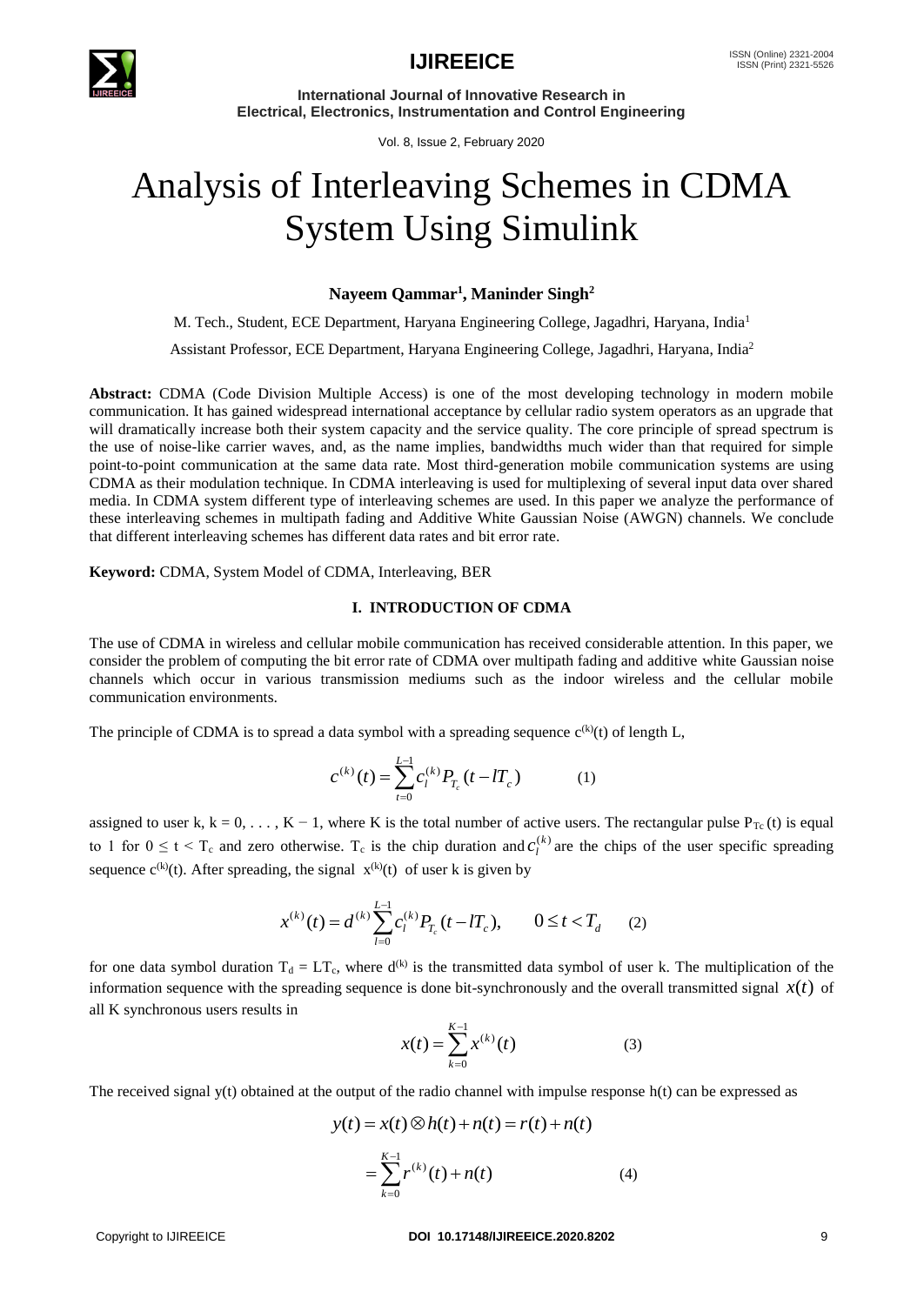

# **IJIREEICE** ISSN (Online) 2321-2004

## **International Journal of Innovative Research in Electrical, Electronics, Instrumentation and Control Engineering**

#### Vol. 8, Issue 2, February 2020

where  $r^{(k)}(t) = x^{(k)}(t) \otimes h(t)$  is the noise-free received signal of user k, n(t) is the additive white Gaussian noise

(AWGN), and  $\otimes$  denotes the convolution operation. The impulse response of the matched filter (MF)  $h_{MF}^{(k)}(t)$  $\chi_{MF}^{(k)}(t)$  in the receiver of user k is adapted to both the transmitted waveform including the spreading sequence  $c^{(k)}(t)$  and to the channel impulse response h(t),

$$
h_{MF}^{(k)}(t) = c^{(k)*}(-t) \otimes h^*(-t)
$$
 (5)

The notation  $x^*$  denotes the conjugate of the complex value x. Finally, a threshold detection is performed to obtain the estimated information symbol.

Ideally, the matched filter receiver resolves all multipath propagation in the channel [1]. In practice a good approximation of a matched filter receiver is a rake receiver. A rake receiver has D arms to resolve D echoes where D might be limited by the implementation complexity. In each arm d,  $d = 0, \ldots, D - 1$ , the received signal y(t) is delayed and despread with the code  $c^{(k)}(t)$  assigned to user k and weighted with the conjugate instantaneous value  $h_d^*$ ,  $d = 0$ , ...

. ,D − 1, of the time-varying complex channel attenuation of the assigned echo. Finally, the rake receiver combines the results obtained from each arm and makes a final decision.

## **II. SYSTEM MODEL OF CDMA**

A CDMA system has the three main parts: transmitter, channel and receiver. The basic block diagram of a CDMA system is shown in the Figure 1. The source information has to be coded into a digital form in order for it to be further processed by the digital communication system. It is a raw data which is subjected to be processed. It is called primary data. After the source information is coded into a digital form, redundancy needs to be added to this digital baseband signal [7]. This is done to improve performance of the communication system by enabling the signal to better withstand the effects of channel impairments, such as noise and fading. Then interleaving techniques are used for randomizing the bits in a message stream so that burst errors introduced by the channel can be converted into random errors. Different types of interleavers are used in CDMA namely Convolutional, Matrix, Helical, Random etc [5].

This interleaved data is spreaded either by Direct Sequence Spread Spectrum or by Frequency Hopping. In a CDMA system, all the users are transmitted in the same RF band. In order to avoid mutual interference on the forward link, Walsh codes are used to separate individual users while they simultaneously occupy the same RF band. Filtering is used to confine the transmitting signal to the available channel bandwidth. Usually filtering using interpolation method is used. Then this filtered data is passed to channel for ideal communication [7].



Figure 1. Block Diagram of CDMA

The channel is anticipated by additive white Gaussian noise where it is free from intersymbol interference. The primary source of performance degradation is thermal noise generated in the receiver. AWGN is the effect of thermal noise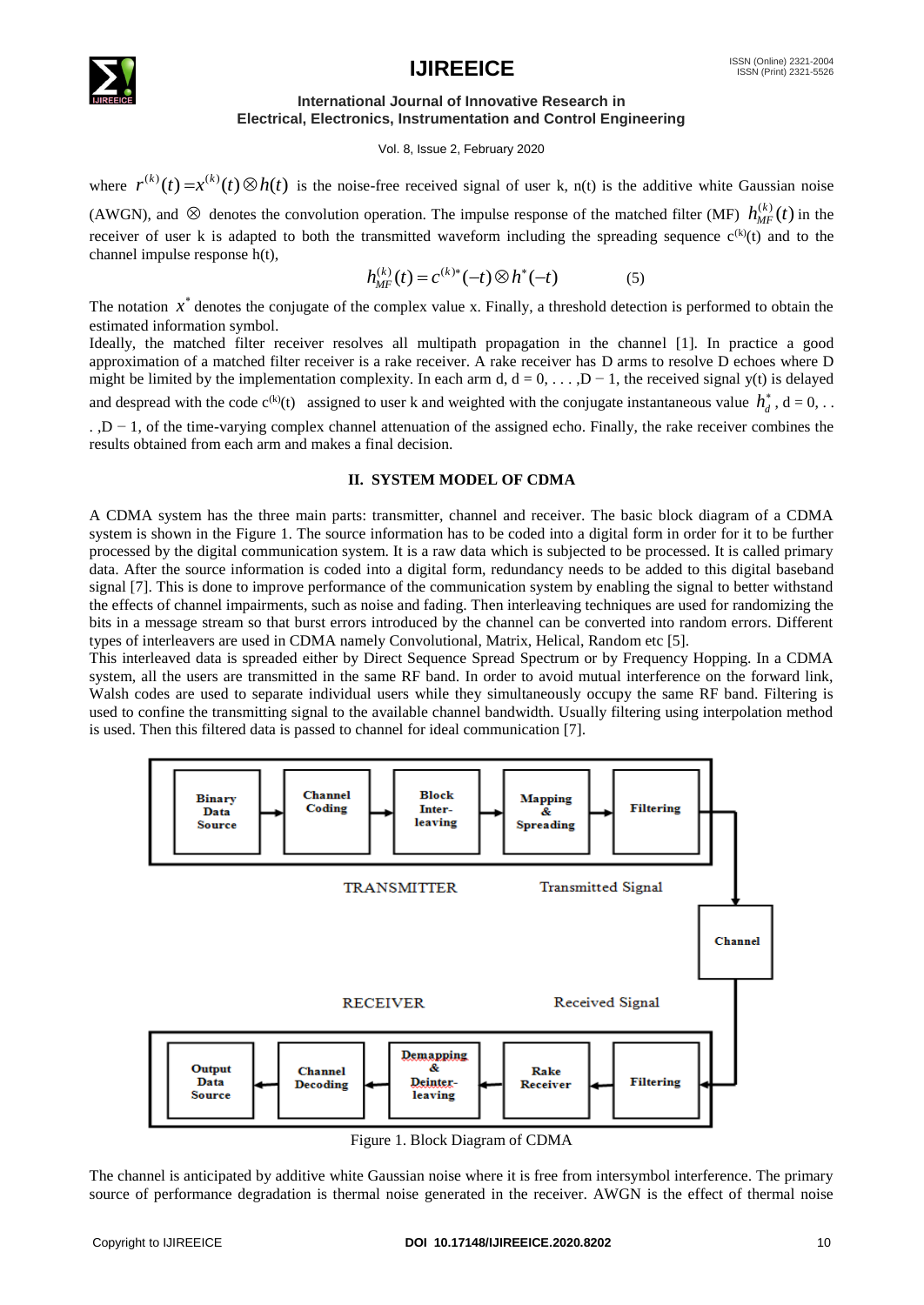

#### **International Journal of Innovative Research in Electrical, Electronics, Instrumentation and Control Engineering**

Vol. 8, Issue 2, February 2020

generated by thermal motion of electron in all dissipative electrical i.e. resistors, wires and so on [9]. In a wireless mobile communication system, a signal can travel from transmitter to receiver over multiple reflective paths, this phenomenon is referred to as multipath propagation. The effect can cause fluctuations in the received signal's amplitude, phase and angle of arrival, is called multipath fading. The multipath channel affects the signal in many ways. It can attenuate the signal amplitude and cause a time delay in the arriving signal, which results in a phase shift. Also, the Doppler shift is possible if the user is moving at certain speed, but it is not major issue for some application. The problem with multipath channels is that the received signals may combine destructively or constructively. And this problem could be significant if delay spread is smaller than the chip width, which causes interchip interference. In such cases, Rake receiver must be used to improve the system performance [9].

At receiver end the data is received but with some error due to the transmission channel. Because in a transmission channel there is some Multipath Fading and Additive White Gaussian Noise which is added in transmitted signal during transmission process, which results in errors.

# **III. CDMA INTERLEAVING SCHEMES**

Interleaving is a way to arrange [data](http://en.wikipedia.org/wiki/Data) in a non[-contiguous](http://en.wikipedia.org/wiki/Contiguous) way to increase performance. It is typically used in [error](http://en.wikipedia.org/wiki/Error-correction_coding)[correction coding,](http://en.wikipedia.org/wiki/Error-correction_coding) particularly within [data transmission,](http://en.wikipedia.org/wiki/Data_transmission) for [multiplexing](http://en.wikipedia.org/wiki/Multiplexing) of several input data over shared media. In [telecommunication,](http://en.wikipedia.org/wiki/Telecommunication) it is implemented through [dynamic bandwidth allocation](http://en.wikipedia.org/wiki/Dynamic_bandwidth_allocation) mechanisms, where it may particularly be used to resolve [quality of service](http://en.wikipedia.org/wiki/Quality_of_service) and [latency](http://en.wikipedia.org/wiki/Latency_(engineering)) issues. In [streaming media](http://en.wikipedia.org/wiki/Streaming_media) applications, it enables quasi-simultaneous reception of input streams, such as [video](http://en.wikipedia.org/wiki/Video) and [audio.](http://en.wikipedia.org/wiki/Audio) In CDMA different type of interleaving schemes can be used such as:

Block Interleaver: The Block Interleaver rearranges the elements of its input without repeating or omitting any elements. The input can be real or complex. If the input contains N elements, then the Elements parameter is a vector of length N that indicates the indices, in order, of the input elements that form the length-N output vector. For example, if Elements is  $[4,1,3,2]$  and the input is  $[40,32,59,1]$ , then the output vector is  $[1,40,59,32]$ .

Convolutional Interleaver: A convolutional interleaver consists of a set of shift registers, each with a fixed delay. In a typical convolutional interleaver, the delays are nonnegative integer multiples of a fixed integer[5]. Each new symbol from an input vector feeds into the next shift register and the oldest symbol in that register becomes part of the output vector. A convolutional interleaver has memory; that is, its operation depends not only on current symbols but also on previous symbols[6].

Matrix Interleaver: The Matrix Interleaver block performs block interleaving by filling a matrix with the input symbols row by row and then sending the matrix contents to the output port column by column. The Number of rows and Number of columns parameters are the dimensions of the matrix that the block uses internally for its computations. For example, if the Number of rows and Number of columns parameters are 2 and 3, respectively, then the interleaver uses a 2-by-3 matrix for its internal computations. Given an input signal of [1; 2; 3; 4; 5;6], the block produces an output of [1; 4; 2; 5; 3;6].

Helical Interleaver: The Helical Interleaver block permutes the symbols in the input signal by placing them in an array in a helical fashion and then sending rows of the array to the output port. The block uses the array internally for its computations[7]. If C is the Number of columns in helical array parameter, and N is the Group size parameter, then the block accepts an input of length C\*N at each time step. For example, Suppose that  $C = 3$ ,  $N = 2$ . After receiving inputs of [1:6]', [7:12]', and [13:18]', the block's internal array looks like the schematic below. The coloring of the inputs and the array indicate how the input symbols are placed within the array. The outputs at the first three time steps are [1; -1; -1; 2; 3; -1], [7; 4; 5; 8; 9; 6], and [13; 10; 11; 14; 15; 12].

Random Interleaver: The Random Interleaver block rearranges the elements of its input vector using a random permutation. The Number of elements parameter indicates how many numbers are in the input vector. If the input is frame-based, then it must be a column vector [8].

# **IV. PERFORMANCE ANALYSIS OF INTERLEAVING SCHEMES**

CDMA performance analysis presented in this section is based on computer simulations. The basic scenario of our simulation is represented by the CDMA transmission system performing through multipath fading and AWGN transmission channel, at sample time (20e-3\*1)/172 and 172 samples per frame. As the spreading sequences, Walsh codes with period of 64 chips is used. The simulation results of CDMA system is shown below: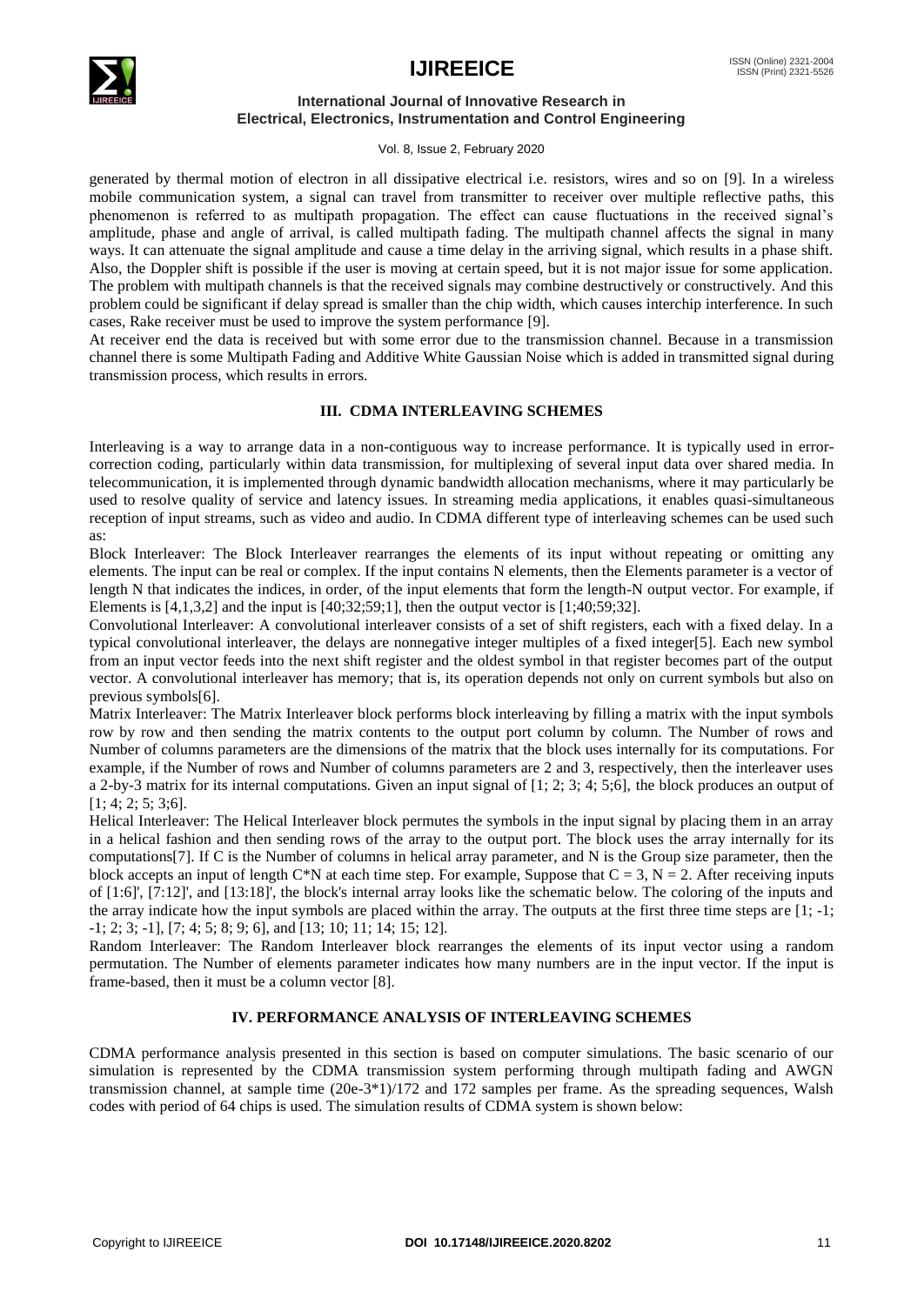

# **IJIREEICE** ISSN (Online) 2321-2004

**International Journal of Innovative Research in Electrical, Electronics, Instrumentation and Control Engineering**

Vol. 8, Issue 2, February 2020



Figure 4. Scatter Plot of CDMA Transmitted Signal Figure 5. Scatter Plot of CDMA Received Signal

Figure 2 shows the CDMA transmitted signal to the channel. This signal is passed through the multipath fading and additive white Gaussian noise channel. After passing this signal from channel we get the CDMA received signal as shown in Figure 5 which is full of distortions. Figure 4 shows the scatter plot of transmitted signal of CDMA system. The scatter plot is used to reveal the modulation characteristics, such as pulse shaping or channel distortions of the signal. Similarly Figure 5 shows the scatter plot of CDMA received signal. The scatter plot illustrates the effect of fading on the signal constellation.

For all the interleaving schemes the transmitted and received signal has same bandwidth but these schemes effect the transmission rate and bit error rate of CDMA system. These effect of interleaving schemes is shown in tabular form in Table 1.

| Table 1                   |                               |                 |                      |
|---------------------------|-------------------------------|-----------------|----------------------|
| Interleaver               | <b>Total Bits Transmitted</b> | <b>Bit Loss</b> | Bit Error Rate (BER) |
| <b>Block Interleaver</b>  | 84280                         | 4200            | 0.04983              |
| Convolutional Interleaver | 84280                         | 3472            | 0.04119              |
| Matrix Interleaver        | 84280                         | 4216            | 0.05002              |
| Helical Interleaver       | 84280                         | 4169            | 0.04947              |
| Random Interleaver        | 84280                         | 4305            | 0.05108              |

On comparing these interleaving schemes we get that the transmission rate of all the interleaving schemes used in CDMA system is same but the bit error rate if different. From all these interleaving schemes convolutional interleaving scheme is best suitable for CDMA system because it has very low bit error rate as compare to other schemes.

## **V. CONCLUSION**

In CDMA interleaving is used for multiplexing of several input data over shared media. In CDMA system different type of interleaving schemes are used. The transmission bandwidth of the CDMA system with all these interleaving schemes is same. But in a transmission system main concern is on efficient transmission i.e. number of error or distortion is less. So CDMA system with convolutional interleaving is more efficient because it has less BER as compared to other interleaving schemes. So, we conclude that between all these interleaving schemes CDMA system achieves better BER results with convolutional interleaving scheme for the same bandwidth efficiency.